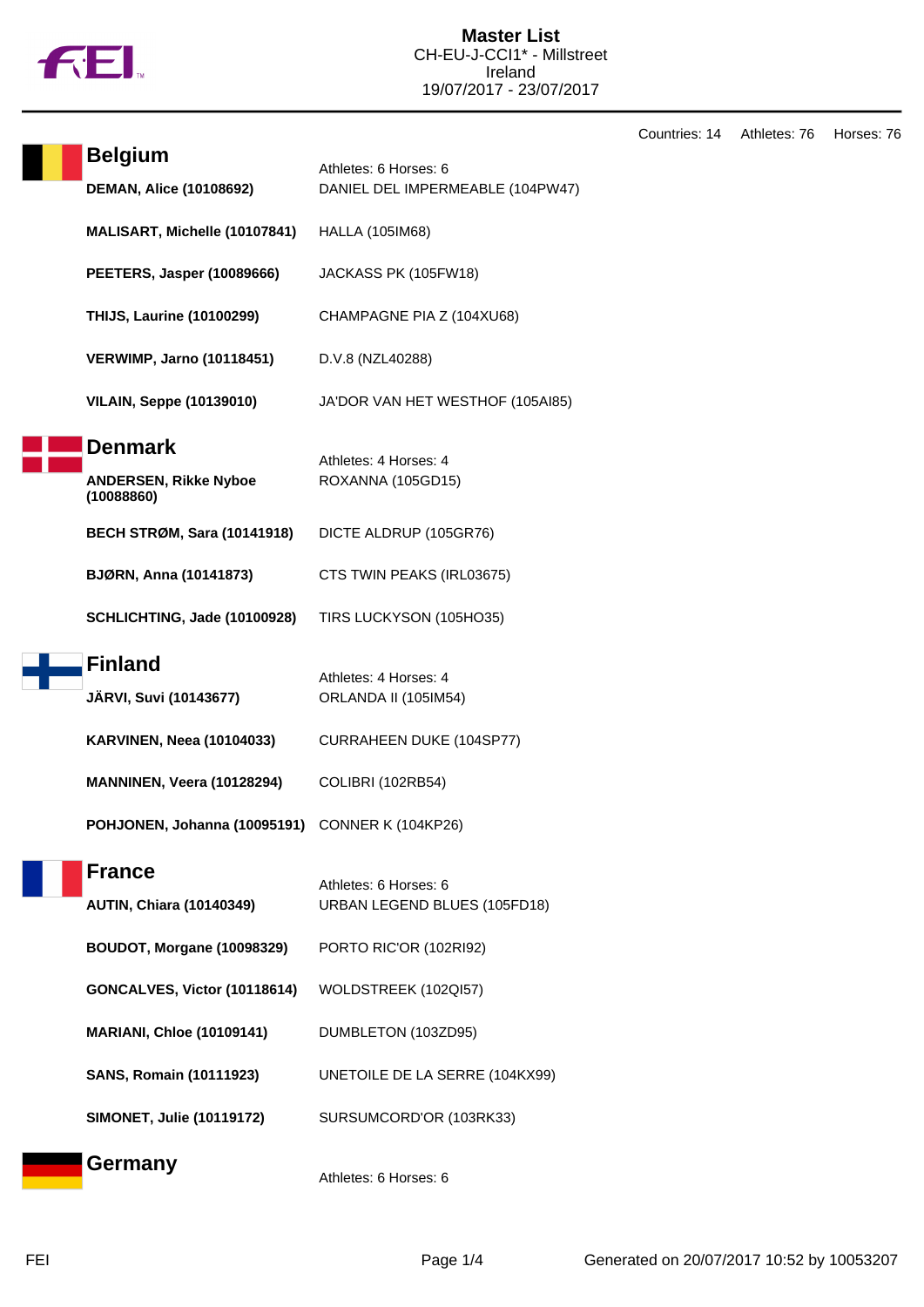

| BAUMGART, Antonia (10098225) LITTLE ROSE 9 (105DA98) |                                                 |
|------------------------------------------------------|-------------------------------------------------|
| <b>BRÜSSAU, Emma (10093271)</b>                      | DONNERSTAG 20 (104BS87)                         |
| <b>DIBOWSKI, Alina (10120267)</b>                    | BARBADOS 26 (104PJ69)                           |
| GRUPEN, Katharina (10111542)                         | ROYAL FAVORITE 2 (105BO54)                      |
| <b>STAAS, Gesa (10097033)</b>                        | ST STACY (103VF05)                              |
| WHITTAKER, Charlotte (10093287) LADY BROWN (103PM42) |                                                 |
| Great Britain<br><b>CONEY, Richard (10106682)</b>    | Athletes: 6 Horses: 6<br>KANANASKIS (104UJ16)   |
| HARGREAVES, Sasha (10143878) PLAYTIME (103BZ77)      |                                                 |
| LOCKE, Phoebe (10107084)                             | UNION FORTUNUS (104KY35)                        |
| <b>NEEDHAM, Holly (10106060)</b>                     | STRIKE A POSE (102PL94)                         |
| UPTON, Isabelle (10106331)                           | <b>EROS DHI (104VT82)</b>                       |
| <b>WHITE, Imogen (10124952)</b>                      | <b>EMILL (103GI69)</b>                          |
| <b>Ireland</b><br><b>BOWE, Correna (10109152)</b>    | Athletes: 12 Horses: 12<br>LCC COOLEY (103NQ51) |
| COEN, Luke (10150805)                                | STROKE OF GENIUS (105OU49)                      |
| CREEDON, Cillian (10117819)                          | SPIRIT IN THE SKY (103IN69)                     |
| <b>KELLY, Anna (10140761)</b>                        | SOMETHING SPECIAL (104WC49)                     |
| MCCLUSKEY, Robyn (10139284)                          | RUM JUMBIE (104MT84)                            |
| POWER, Alex (10106388)                               | LAKANTUS (105QI29)                              |
| RILEY, Izzy (10117765)                               | BALLYCARRON LAD (104UB35)                       |
| <b>RILEY, Katie (10143651)</b>                       | VERSACE BISCUIT (102XC92)                       |
| <b>RONAN, Maresa (10106150)</b>                      | SUPERJUMBO (104NB25)                            |
| <b>STAMMSCHROER, Stephanie</b><br>(10119017)         | MASTER SWATCH (105OZ99)                         |
| <b>TYRRELL, Jim (10139004)</b>                       | ROCK GIFT (104XJ42)                             |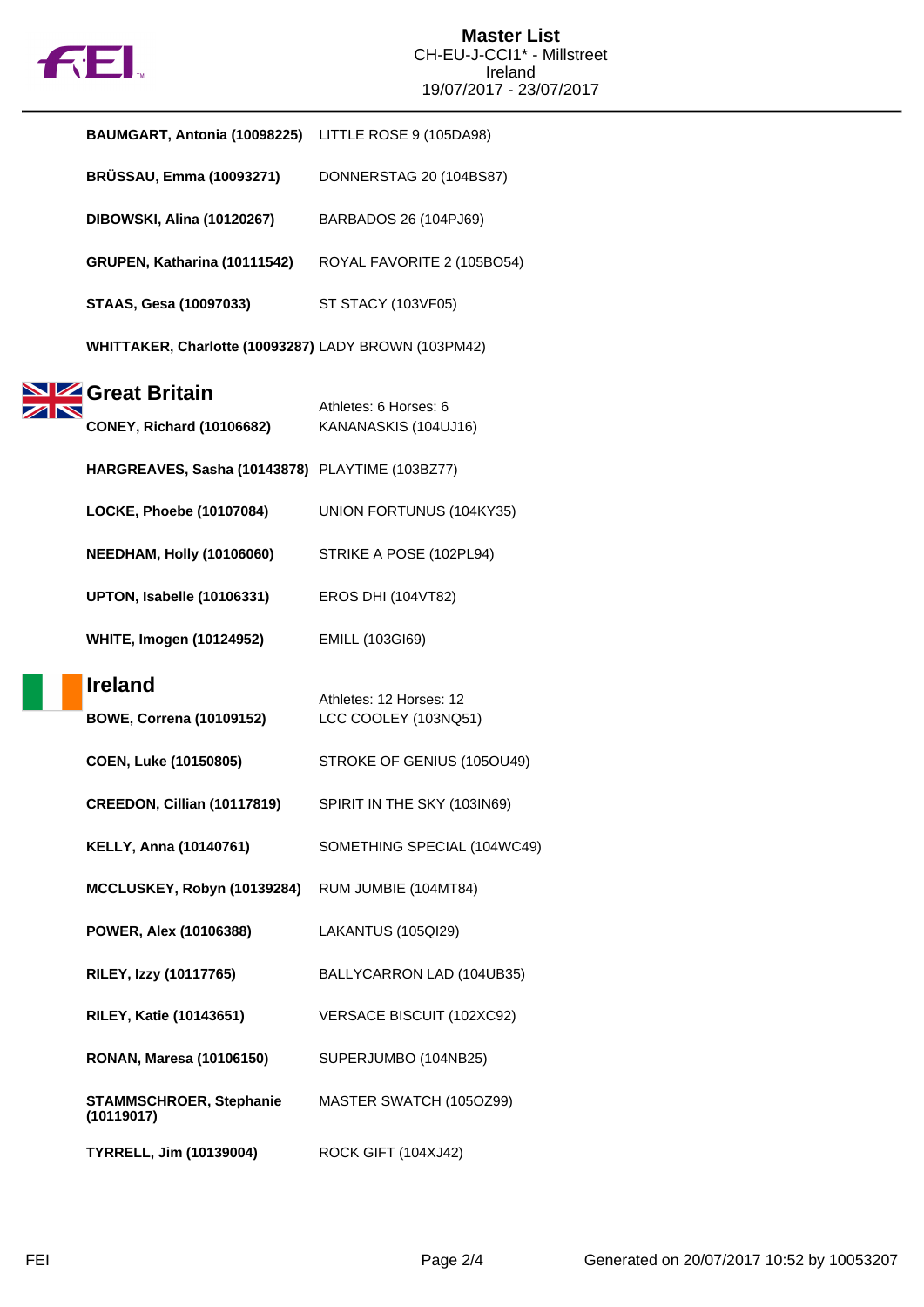

|   | <b>WALSHE, Sofie (10115268)</b>                             | KINSAU (105NV41)                                  |
|---|-------------------------------------------------------------|---------------------------------------------------|
|   | <b>Italy</b><br><b>BONACCORSI, Margherita</b><br>(10085511) | Athletes: 6 Horses: 6<br>BUTTON CLOVER (GBR42762) |
|   | <b>BROGI, Lavinia (10107137)</b>                            | KILLOSSERY GARRISON ALLEN (104HZ88)               |
|   | <b>GALLO, Arianna (10078344)</b>                            | P'TIT PAUL DE TERRY (103GJ95)                     |
|   | LO FASO, Leonardo (10098869)                                | MILLENIUM MISSION (GBR40537)                      |
|   | PIOVANI, Matilde (10145681)                                 | QILKENY M'AUREA (103AT00)                         |
|   | SILVESTRI, Carolina (10098801)                              | DUTCHDALEO Z (105CF17)                            |
|   | <b>Netherlands</b><br><b>DE HAAS, Nina (10119718)</b>       | Athletes: 5 Horses: 5<br>COCU (104FJ91)           |
|   | <b>DRIESSEN, Levi (10089702)</b>                            | LORD RICELLO (104IP24)                            |
|   | VAN REINE, Thierry (10120644)                               | PIET (104CW62)                                    |
|   | VAN RIEL, Maartje (10149464)                                | EPPO (105NT14)                                    |
|   | <b>VENDERBOSCH, Bjinse</b><br>(10139849)                    | LORD MAYOR (103PF23)                              |
|   | <b>Poland</b><br>ELZANOWSKA, Julia (10087836)               | Athletes: 6 Horses: 6<br>LUCKY COMEBACK (104JW89) |
|   | GILLMAIER, Julia (10141677)                                 | <b>QUINTON 14 (105EP82)</b>                       |
|   | <b>KARPINSKA, Anna (10143856)</b>                           | PACO (105IR43)                                    |
|   | KNAP, Wiktoria (10093859)                                   | DREN (103HW94)                                    |
|   | POGODZINSKA, Zofia (10098199)                               | NAOMI (105GO18)                                   |
|   | <b>SLAZAK, Julia (10140280)</b>                             | GANGES (105FS58)                                  |
|   | <b>Portugal</b><br><b>GRAVE, Joaquim (10111628)</b>         | Athletes: 2 Horses: 2<br><b>FORMIGA (105BU60)</b> |
|   | HART, Anthony Lupi (10109788)                               | TREDSTEP ROMEO (105NE91)                          |
| 播 | Spain                                                       | Athletes: 5 Horses: 5                             |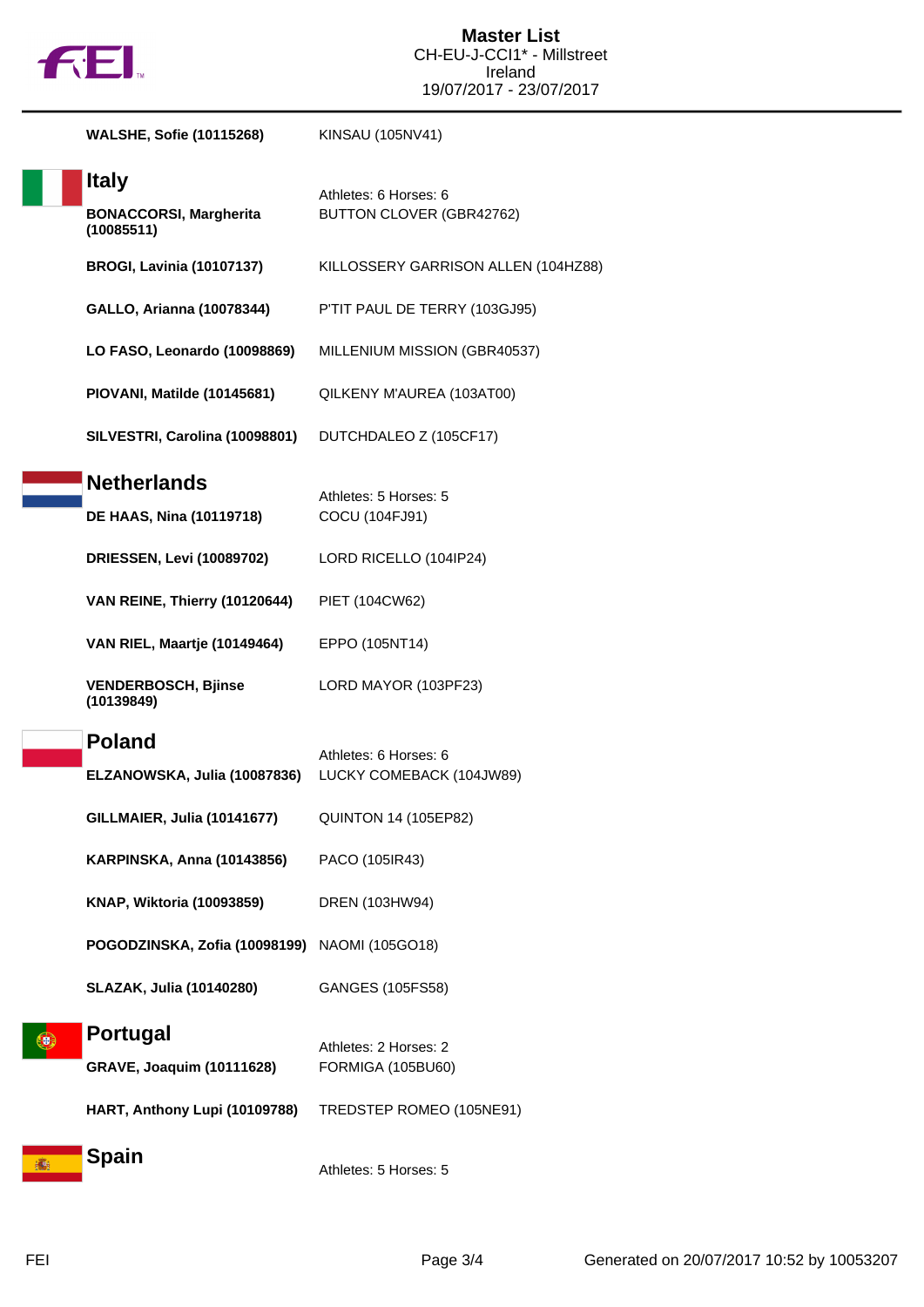

|  | <b>GONZALEZ GARCIA, Clara</b><br>(10115089)          | CHAMPIONNE D'OR (104QJ10)  |
|--|------------------------------------------------------|----------------------------|
|  | HERRERO JIMENEZ, Guillermo<br>(10147875)             | EPICUR DM (105MF09)        |
|  | RODRIGUEZ SERRANO, Ignacio<br>(10141122)             | IS DE VERMAN (104CY10)     |
|  | SANCHEZ-PEDREÑO JIMÉNEZ,<br>Antonio (10108001)       | COS ANGUSTINA (102YN36)    |
|  | <b>SCHONVANDT ALARCOS, Ailen</b><br>(10148108)       | SEA ALEGRE 60.82 (104QN79) |
|  | <b>Sweden</b>                                        |                            |
|  |                                                      | Athletes: 6 Horses: 6      |
|  | <b>ANDERSEN, Alice (10125918)</b>                    | LAVENDEL (103OO99)         |
|  | <b>ERIKSDOTTER RUBIN, Vendela</b><br>(10143593)      | VIENNA IMPERIAL (103QO69)  |
|  | <b>FORSBERG, Lina (10119545)</b>                     | CALOJ (105ME66)            |
|  | HALLSENIUS, Jennifer (10121335) CHELLDON Z (104WJ78) |                            |
|  | HAMMARSTRÖM, Selma<br>(10101077)                     | CREEVAGH COOLEY (104ES47)  |
|  | <b>SUOVANEN, Saga (10112557)</b>                     | NUELLER ALDRIE (104BO37)   |
|  | <b>Switzerland</b>                                   |                            |
|  |                                                      | Athletes: 2 Horses: 2      |
|  | <b>MINDER, Nadja (10123129)</b>                      | KABUGA (105MX41)           |
|  | WEIBEL, Fabienne (10149726)                          | GIANNA V (105LH16)         |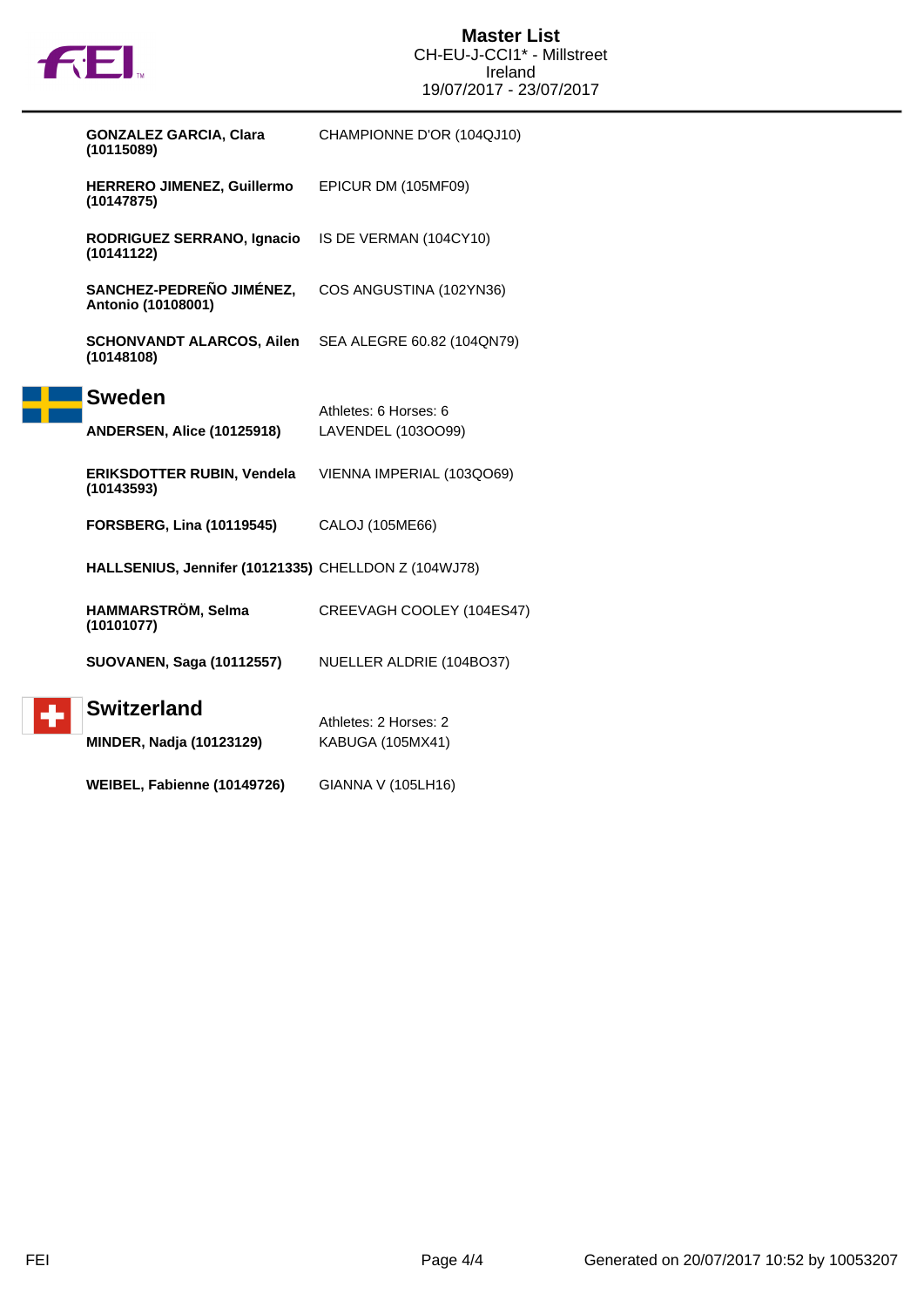

|                                                                         |                                                            | Countrie: |
|-------------------------------------------------------------------------|------------------------------------------------------------|-----------|
| <b>Austria</b><br>SIEGL, Lea (10100334)                                 | Athletes: 2 Horses: 2<br>FIGHTING LINE (104YH14)           |           |
| <b>SPÖRK, Michael (10080837)</b>                                        | FRANZ JOSEPH K (105DW24)                                   |           |
| <b>Belgium</b><br><b>REVYN, Nele (10096669)</b>                         | Athletes: 2 Horses: 2<br>CAESAR VAN DESTA (104IG98)        |           |
| VERVAECKE, Senne (10097040)                                             | JENO (104VT37)                                             |           |
| <b>Denmark</b><br>JOERGENSEN, Tobias (10088841) PRIOR'S CABBO (104LG02) | Athlete: 1 Horse: 1                                        |           |
| <b>Finland</b><br><b>LAVONEN, Aino (10088842)</b>                       | Athletes: 2 Horses: 2<br>ESCORIALBLUE (GER45594)           |           |
| LOSVIK, Eirin (10097984)                                                | DAFFODIL'S FLAMENCO (103EQ18)                              |           |
| <b>France</b><br><b>BURTIN, Victor (10089456)</b>                       | Athletes: 6 Horses: 6<br>EARLY VAN TER NIEUWBEKE (102ZJ16) |           |
| FUSS, Marie Charlotte (10077439) SILLAS DE LA NEE (102SS29)             |                                                            |           |
| LE GUERN, Heloise (10087808)                                            | ORAGE DE LONGUENEE ENE HN (FRA47340)                       |           |
| LEVECQUE, Victor (10077442)                                             | RNH MC USTINOV (103WU36)                                   |           |
| <b>MEHEUST, Thais (10067243)</b>                                        | RISOTTO MAIL (103HY28)                                     |           |
| ROSSEZ, Jeanne (10096497)                                               | MISTRAL DE BLONDEL (FRA44000)                              |           |
| Germany<br><b>KNÜPPEL, Hanna (10093242)</b>                             | Athletes: 6 Horses: 6<br>CARISMO 22 (103VF78)              |           |
| <b>KRÜGER, Tina (10094226)</b>                                          | DOLCE MIA (103WV99)                                        |           |
| <b>MATTHIAS, Jan (10082814)</b>                                         | <b>GRANULIN 2 (103LI86)</b>                                |           |
| <b>MEISE, Hella (10096562)</b>                                          | FIRST FLIGHT'S BEAUTY (103EC74)                            |           |
| ROBINE, Jerome (10089901)                                               | QUADDELDOU R (103RX37)                                     |           |
| SCHAPMANN, Lara (10117427)                                              | QUINZI ROYAL (104SR75)                                     |           |

н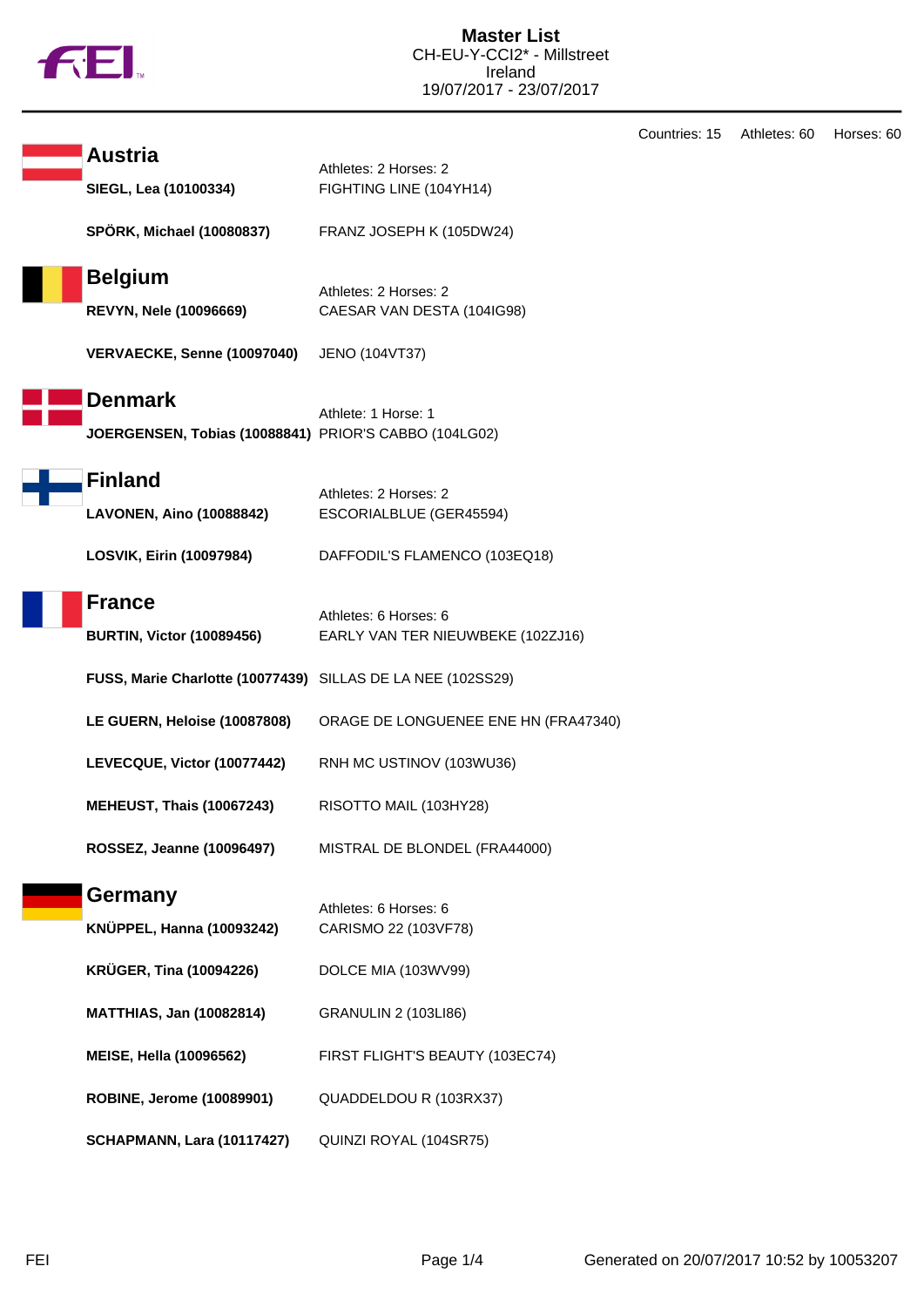

| Great Britain                                       | Athletes: 6 Horses: 6                         |
|-----------------------------------------------------|-----------------------------------------------|
| <b>BAUGH, Lizzie (10112179)</b>                     | QUARRY MAN (104NP51)                          |
| <b>BLELOCH, Katie (10078470)</b>                    | BULANO (104BZ71)                              |
| COLLINS, Felicity (10099960)                        | RSH CONTEND OR (104YB92)                      |
| ECROYD, Sam (10069214)                              | TULLAHER SUNRISE (104JD59)                    |
| <b>KENNEDY, Alex (10100757)</b>                     | LISSANGLE CAVALETTO B (103KD59)               |
| SEED, Libby (10080768)                              | PHILANDERER (103UD04)                         |
| <b>Ireland</b><br><b>BERRY, Susannah (10076361)</b> | Athletes: 11 Horses: 11<br>MORSWOOD (104LH45) |
| <b>BRIODY, Nessa (10098703)</b>                     | TOM BOY (104JG57)                             |
| <b>BYRNE, Daragh (10096136)</b>                     | PERUISING (104SQ70)                           |
| COPITHORNE, Alice (10100580)                        | FORT ARTHUR GOING FOR GOLD (104CA85)          |
| DANIELS, Cathal (10089471)                          | SAMMY DAVIS JUNIOR (104TD17)                  |
| <b>HARLEY, Tessa (10107099)</b>                     | CATSKY (102RF52)                              |
| <b>KEARNS, Robbie (10107564)</b>                    | GARRYBRITT BONNY (103YA02)                    |
| NELSON, Shannon (10089289)                          | COMMANCHERO (105JD67)                         |
| <b>SMIDDY, Gavin (10080534)</b>                     | CARRAIGH RUA (104HW64)                        |
| <b>WEBB, Casey (10107725)</b>                       | BELTRIM FULL MOON (104UV08)                   |
| <b>WHELAN, Patrick (10140981)</b>                   | FOOTFALL (105FS62)                            |
| <b>Italy</b><br><b>GIRARDI, Fosco (10078334)</b>    | Athletes: 6 Horses: 6<br>FELDHEGER (103VF30)  |
| MAJOLINO, Pietro (10096954)                         | FERNHILL FIRST IMPRESSION (103AG88)           |
| MANZOLI, Ludovica (10078349)                        | PIN UP DE MAI (102RN38)                       |
| MASCIOLI, Beatrice (10085598)                       | MAGUE (GBR41353)                              |
| MEZZAROBA, Luca (10095424)                          | LAOMACO (102ZO94)                             |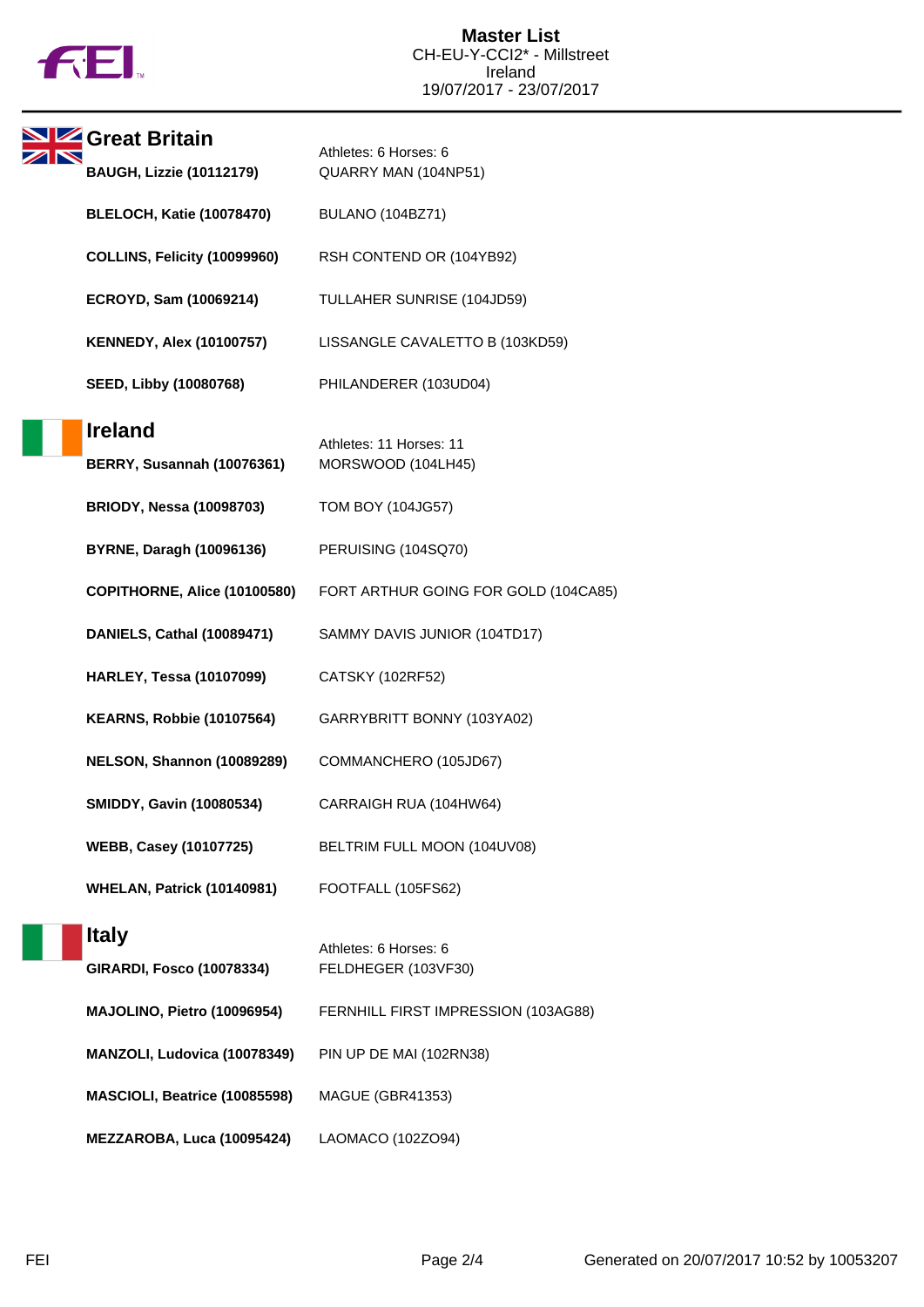

| TORLONIA, Paolo (10078308)                                                 | DAROLA DIAMOND (103OU75)                              |
|----------------------------------------------------------------------------|-------------------------------------------------------|
| <b>Netherlands</b><br><b>BLEEKMAN, Janou (10069497)</b>                    | Athletes: 5 Horses: 5<br>GRANNTEVKA PRINCE (GBR40724) |
| <b>BOONZAAIJER, Janneke</b><br>(10073570)                                  | CAMPBELLE WS (104WP00)                                |
| <b>FRENS, Gerdine (10099500)</b>                                           | WISHFULL THINKING (103IH22)                           |
| <b>RUYTER, Aliene (10107235)</b>                                           | <b>BOMBA (104IP34)</b>                                |
| <b>VAN RIEL, Claire (10110066)</b>                                         | VOULEZ VOUS (104LM06)                                 |
| <b>Poland</b><br><b>CYBULSKA, Malgorzata</b><br>(10109683)                 | Athletes: 3 Horses: 3<br>CHENARO 2 (104QI94)          |
| DUL, Marcel (10117852)                                                     | AL GIEREK II WM (104TD74)                             |
| <b>MACIEJEWSKA, Paulina</b><br>(10130670)                                  | JANGCY L (104YH11)                                    |
| <b>Russian Federation</b><br>SELIVANENKO, Daria (10118480)                 | Athlete: 1 Horse: 1<br>ETOKWIK (104WW25)              |
| <b>Spain</b><br>GARCÍA VIDAL, Blanca (10133694) STAFF DES CHAMPS (103SO10) | Athletes: 3 Horses: 3                                 |
| <b>GAVIÑO GONZALEZ, Francisco</b><br>(10083487)                            | SOURCE DE LA FAYE (103LR33)                           |
| NIETO-ALISEDA, Andrea<br>(10115028)                                        | SYLESIA (104QH71)                                     |
| <b>Sweden</b>                                                              | Athletes: 3 Horses: 3                                 |
| ADNERVIK, Ebba (10078601)                                                  | CARLOS (103HA47)                                      |
| BRIEDITIS, Amanda (10087383)                                               | BOLEYBAWN FERNHILL (103OG75)                          |
| SJOBORG, Sofia (10105783)                                                  | DHI MIGHTY DWIGHT (102XB42)                           |
| <b>Switzerland</b><br><b>BRUNNER, Carla (10075547)</b>                     | Athletes: 3 Horses: 3<br>SCIDJO (103ZA21)             |
| GODEL, Robin (10107719)                                                    | GRANDEUR DE LULLY CH (104EP89)                        |